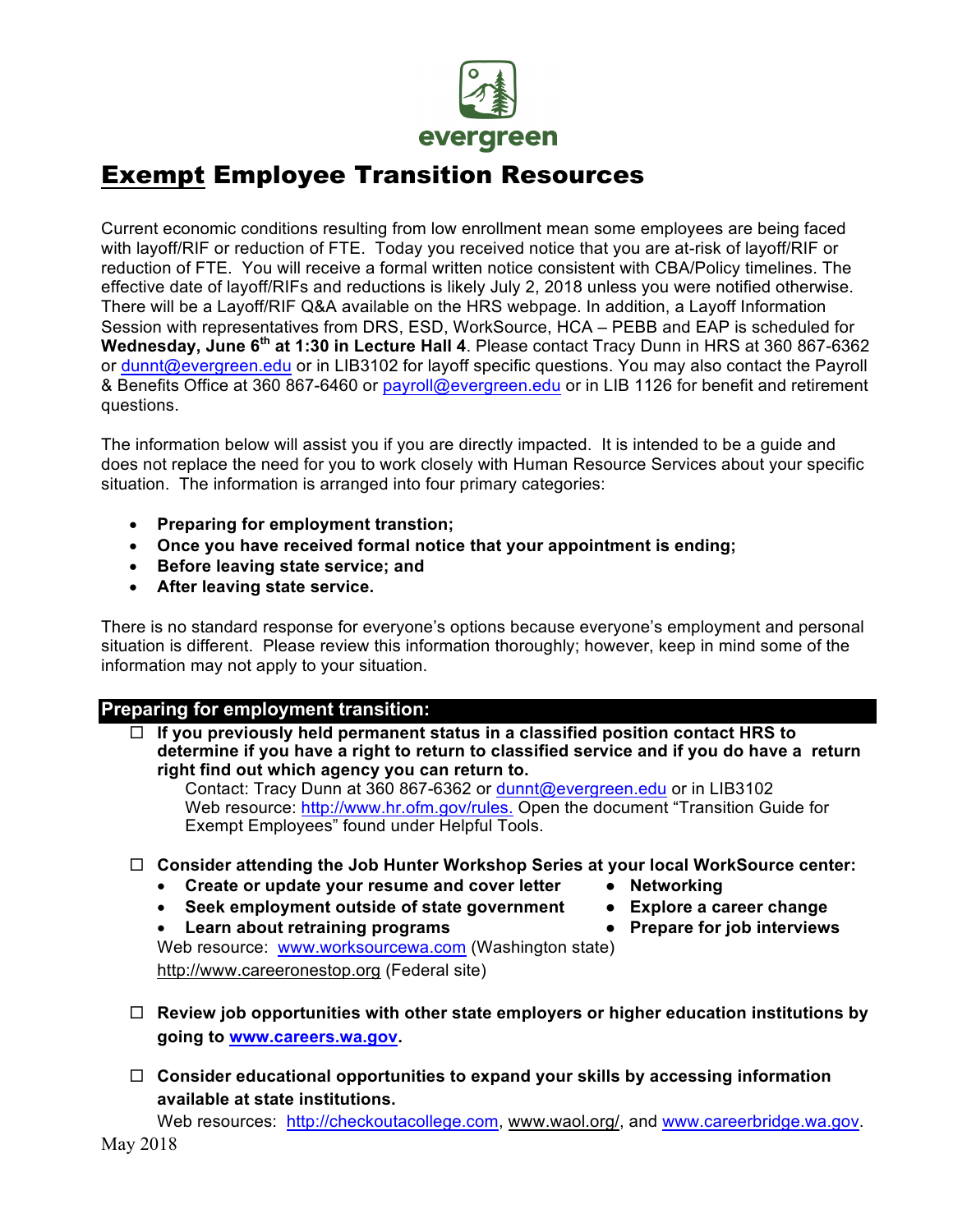- ¨ **Consider contacting the Employee Assistance Program for help developing an action plan of next steps, personal and/or professional.** Web resource: http://www.des.wa.gov/services/HRPayroll/eap/Pages/default.aspx Toll free: 877 313-4455
- ¨ **Visit the Washington State Department of Financial Institutions' website to review information to assist in managing credit, debt, and assessing financial resources.** Web resource: http://dfi.wa.gov/financial-education Phone: 360 902-8822. Toll free: 877 746-4334. TTY: 360 664-8126

#### **Once you have received formal notice that your employment is ending:**

- $\Box$  If you have the right to return to classified service and you wish to exercise that right **notify the agency or institution you will be returning to within 30 calendar days of separation from the exempt position.**
- □ Go to the Employment Security website to view rules for unemployment benefits and **find out what benefits you would receive.**

Web resource: www.esd.wa.gov/unemployment/ Toll free: 800 318-6022 TTY: 800 365-8969

- ¨ **If you are a member of SSSSU, consider getting your name on the priority consideration list. Sign and return the attachment in your notice letter to HRS for priority consideration.**
- ¨ **If you are a member of SSSSU, consider contacting your union representative and reviewing your collective bargaining agreement.**  Contact: Sarah Prindle, WFSE Counsil Representative Web resource: http://www.evergreen.edu/sites/default/files/TESC%20SSSSU%20CBA%20FINAL.pdf
- □ Consider your retirement eligibility and/or options. **For PERS**: www.drs.wa.gov Phone: 360 664-7000. Toll free: 800 547-6657. TTY: 360 586-5450 **For TIAA-CREF:** https://www.tiaa.org/public/tcm/evergreen Toll free: 800 842-2252. *Note: If considering retiring, learn more about VEBA which may assist with medical costs. Visit the VEBA website at http://www.veba.org/*

### **Before leaving state service:**

- ¨ **Take your personal holiday and personal leave day, if you're entitled.**
- ¨ **Schedule an appointment with HRS to:**
	- **Ensure your personal information is accurate in the payroll system.**
	- **Verify leave balances and eligibility for payment of unused vacation leave.**
	- **Make sure you have a copy of your most recent earnings statement.**
	- **Obtain copies of your most recent evaluations from your personnel file.**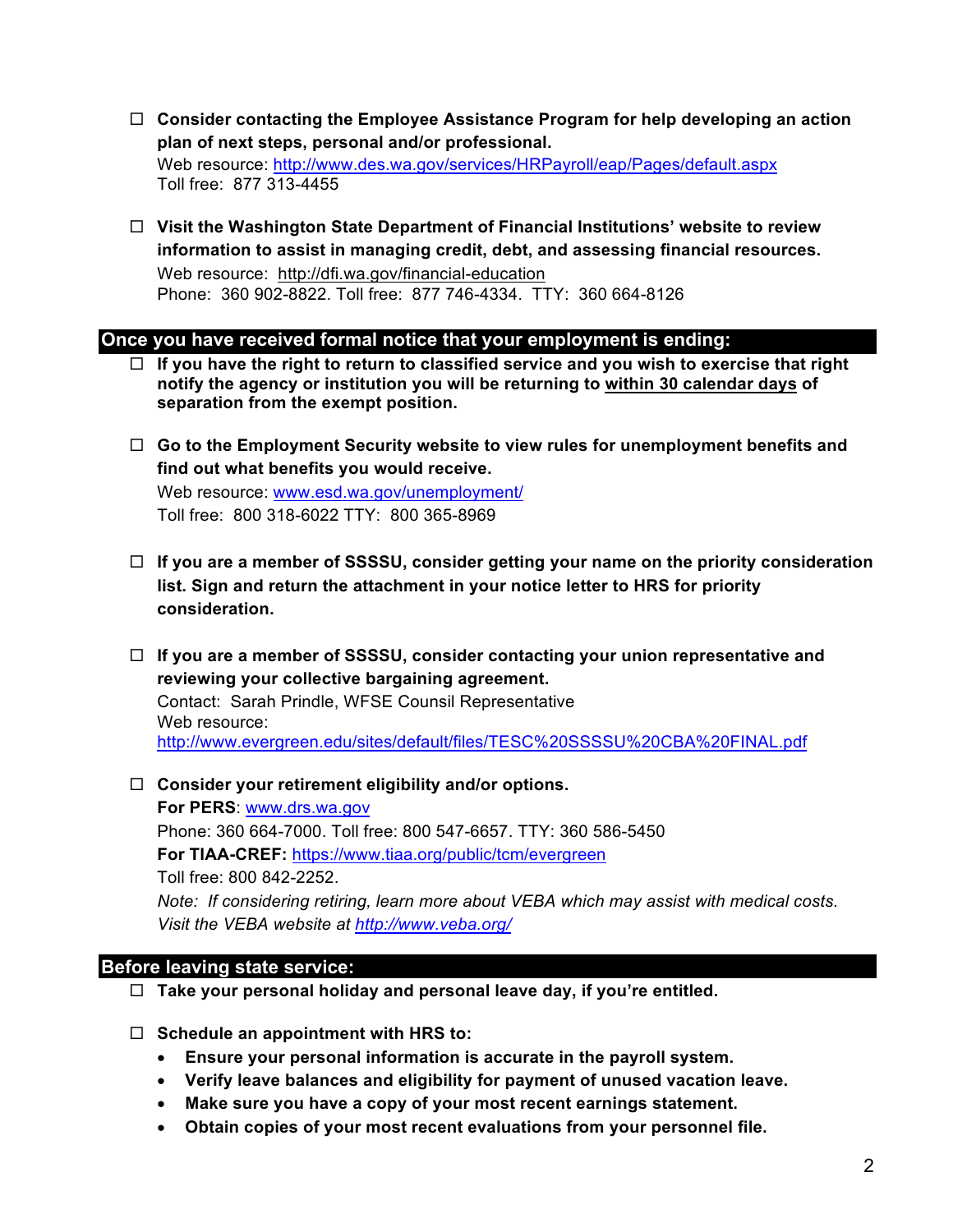Contact: Patricia Foshaug in HRS at 360 867-6112 or foshaugp@evergreen.edu or in LIB3102.

- $\Box$  If you are using your work e-mail address to apply for jobs, update your applicant **profile(s) with your personal e-mail address.**
- ¨ **Determine retirement and deferred compensation balances.** Web resource: www.drs.wa.gov Phone: 360 664-7000. Toll free: 800 547-6657. TTY: 360 586-5450
- ¨ **Determine medical/healthcare options:**
	- **Learn how to continue your medical benefits** Web resource: www.pebb.hca.wa.gov Phone: 360 412-4200. Toll free: 800 200-1004. TTY: 888 923-5622 • **Explore private health care (Office of the Insurance Commissioner)** Web resource: http://www.insurance.wa.gov/find-companies-agents Toll free: 800 562-6900
- ¨ **If participating in other benefit programs, determine your options:**
	- **Flexible Spending Account (FSA) Program**
	- **Dependent Care Assistance Program (DCAP)** Phone: 800 669-3539. E-mail: customerservice@flex-plan.com Or the Payroll & Benefits Office at 360 867-6460 or payroll@evergreen.edu or in LIB1126
- □ Organize and obtain your workplace job references. Contact: Your supervisors and managers.
- ¨ **Explore a career change.** Web resource: http://www.careerinfonet.org/

#### **After leaving state service:**

- ¨ **Apply for unemployment and explore any available retraining options.**  Web resource: https://esd.wa.gov/unemployment Toll free: 800 318-6022. TTY: 800 365-8969
- ¨ **Within 60 days, apply for continued health care coverage through Health Care Authority or private sources.**

Web resource: www.hca.wa.gov Phone: 360 412-4200. Toll free: 800 200-1004. TTY: 888 923-5622

- ¨ **Consider whether or not to access deferred compensation contributions.** Web resource: www.drs.wa.gov Phone: 360 664-7000. Toll free: 800 547-6657. TTY: 360 586-5450 or 1 866-377-8895
- □ Determine if you would like to withdraw retirement contributions. **For PERS**: www.drs.wa.gov Phone: 360 664-7000. Toll free: 800 547-6657. TTY: 360 586-5450